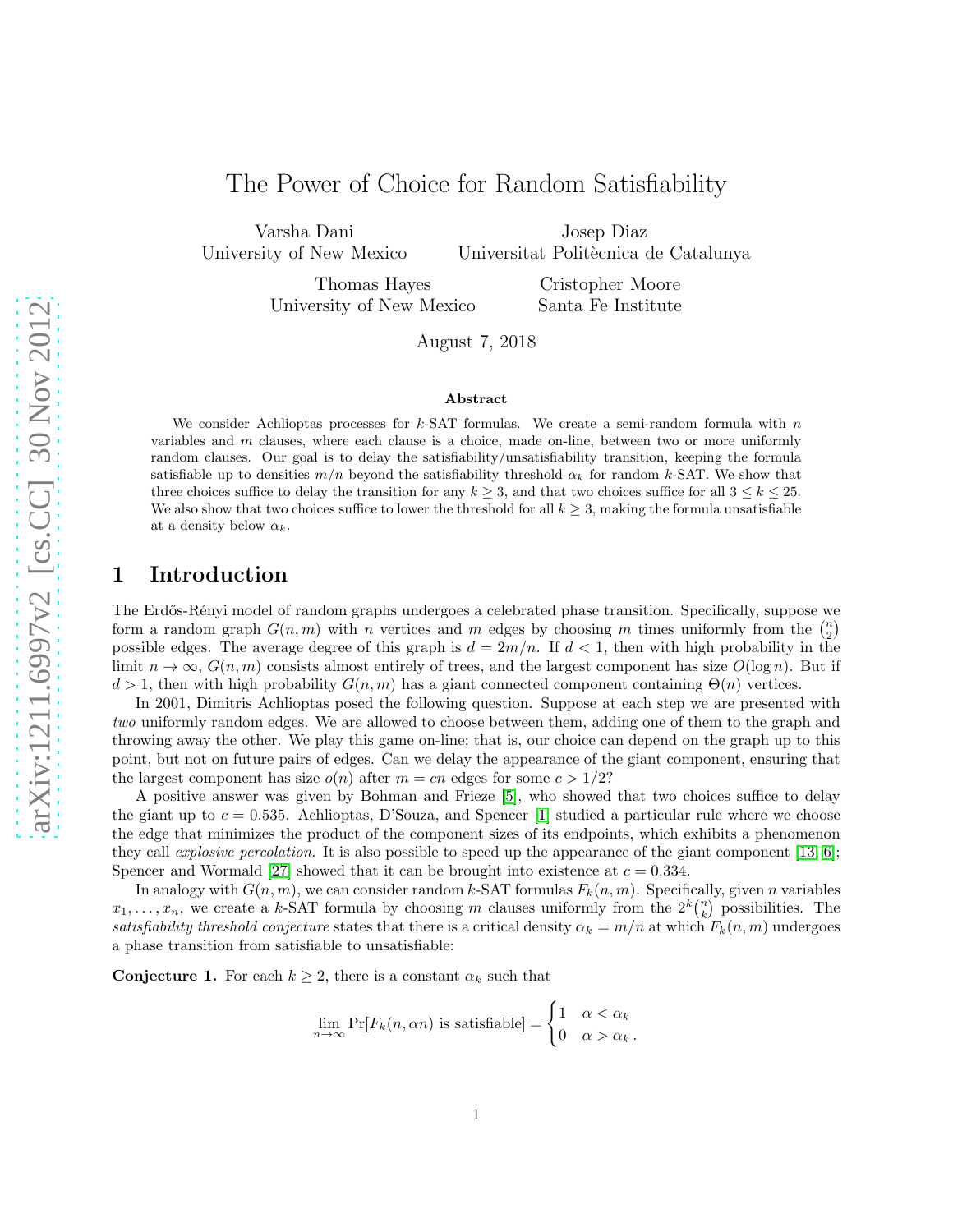This conjecture has been proved only for  $k = 2$  [\[9,](#page-8-3) [15,](#page-8-4) [12\]](#page-8-5), where  $\alpha_2 = 1$ . For the NP-complete case  $k \geq 3$ , there are strong arguments from statistical physics that it is true, and very precise conjectures for the value of  $\alpha_k$  from calculations using the cavity method [\[20,](#page-8-6) [21\]](#page-8-7).

There are rigorous upper and lower bounds on  $\alpha_k$  assuming it exists. That is, there are known values  $\alpha_k^{\text{low}}, \alpha_k^{\text{high}}$  such that  $F_k(n, \alpha n)$  is satisfiable if  $\alpha < \alpha_k^{\text{low}}$  and unsatisfiable if  $\alpha > \alpha_k^{\text{high}}$ . In that case, we write  $\alpha_k^{\text{low}} \leq \alpha_k \leq \alpha_k^{\text{high}}$ . Specifically, for  $k = 3$  we have [\[10,](#page-8-8) [16,](#page-8-9) [18\]](#page-8-10)

$$
3.52 \le \alpha_3 \le 4.4898\,,\tag{1}
$$

while the cavity method gives  $\alpha_3 = 4.267$ . For arbitrary k, the first and second moment methods give [\[4\]](#page-8-11)

<span id="page-1-1"></span>
$$
2^{k}\ln 2 - O(k) \le \alpha_k < 2^k \ln 2 - \frac{\ln 2}{2},\tag{2}
$$

while the cavity method gives

$$
\alpha_k = 2^k \ln 2 - \frac{1 + \ln 2}{2} + O(2^{-k}).
$$

Sinclair and Vilenchik [\[26\]](#page-9-1) asked whether Achlioptas processes can delay the satisfiability/unsatisfiability transition for k-SAT. In other words, suppose at each step we are given a choice of two clauses, each of which is uniformly random. We choose one of them and add it to the formula, and our goal is keeping the formula satisfiable up to  $m = \alpha n$  clauses for some  $\alpha > \alpha_k$ . They showed that two choices are enough to delay the 2-SAT transition up to  $\alpha = 1.0002$ , and also that two choices can delay the k-SAT transition for  $k = \omega(\log n)$ . Perkins [\[25\]](#page-9-2) showed that for any k, there is a strategy with t choices, for a constant t, that delays the  $k$ -SAT transition. In fact, his analysis shows that three choices suffice for sufficiently large  $k$ , and that 7 choices suffice for all  $k \geq 3$ .

We improve these results in the following ways. First, we give a simple, nonadaptive strategy that, given a choice between three clauses, increases the k-SAT threshold for all  $k \geq 2$ . Secondly, we give a two-choice strategy that increases the threshold for all  $3 \leq k \leq 25$ , and we conjecture that it works for all large k as well. Finally, we give a simple two-choice strategy that lowers the threshold for all  $k$ .

#### 2 Three Choices Suffice to Raise the Threshold for all  $k$

In this section and the next, we show that a constant number of choices suffice to raise the satisfiability threshold. Our strategy is simple and nonadaptive. Indeed, it is oblivious to the "topology" of the formula, which variables appear together in clauses, and is sensitive only to the signs of the literals. Given a choice of t clauses, we choose the one with the largest number of positive literals.

To show that the resulting k-SAT formula is satisfiable, we convert it into an  $\ell$ -SAT formula in the following way: for each k-SAT clause c, we form an  $\ell$ -SAT clause by taking  $\ell$  of the most positive literals in c. If the resulting  $\ell$ -SAT formula is satisfiable, then so is the original k-SAT formula. In Theorem [1,](#page-1-0) we use  $\ell = 2$  $\ell = 2$ ; in Theorems 2[–4,](#page-5-0) we use  $\ell = 3$ .

We note that Perkins [\[25\]](#page-9-2) used a similar strategy, with  $\ell = 2$ , to show that a constant number of choices suffice for any  $k$ . Here we improve his results, showing that three choices suffice.

<span id="page-1-0"></span>**Theorem 1.** Three choices suffice to increase the k-SAT threshold for any  $k \geq 2$ .

*Proof.* As described above, our strategy is simply to take the clause c with the largest number of positive literals. We then generate a 2-SAT formula by taking two of the most positive literals from each clause. Specifically, if c has two or more positive literals, we form a 2-SAT clause by choosing uniformly from all such pairs; if c has exactly one positive literal, we take it and choose uniformly from the  $k-1$  others; and if all of c's literals are negative, we choose uniformly from all  $\binom{k}{2}$  pairs.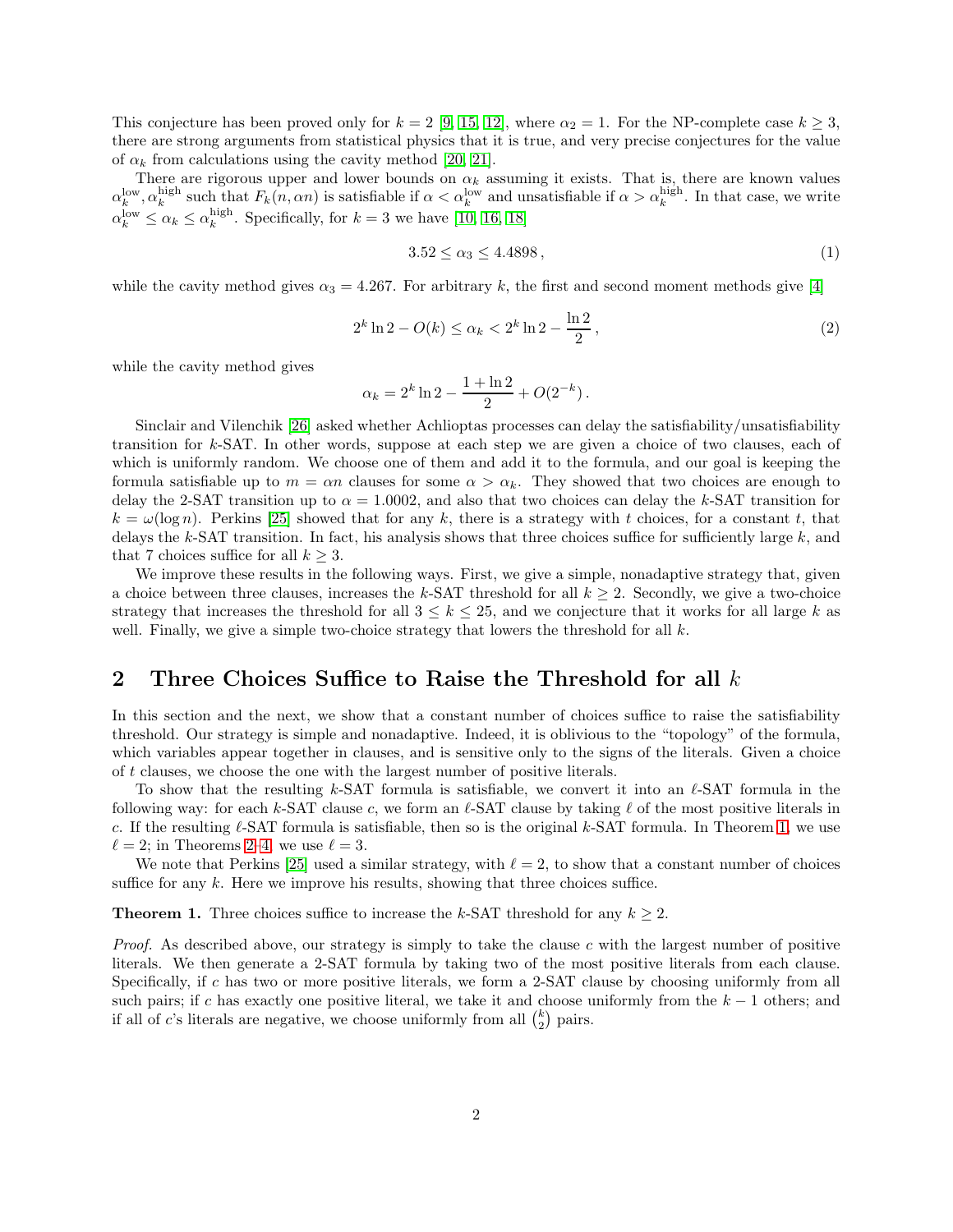If c is the most-positive of t uniformly random clauses, then the probabilities that the resulting 2-SAT clause has 0, 1, or 2 positive literals are

<span id="page-2-0"></span>
$$
p_0 = 2^{-kt}
$$
  
\n
$$
p_1 = (2^{-k}(k+1))^{t} - p_0
$$
  
\n
$$
p_2 = 1 - p_0 - p_1.
$$
\n(3)

If there are  $m = \alpha n$  clauses, this gives a biased random 2-SAT formula with, in expectation,  $\alpha p_0 n$ ,  $\alpha p_1 n$ , and  $\alpha p_2 n$  clauses of these three types. Note that the variables appearing in each clause are independent and uniformly random.

Recall that a 2-SAT formula on n is equivalent to a directed graph on 2n vertices, corresponding to the literals  $x_i$  and  $\overline{x}_i$  for each  $1 \leq i \leq n$ . Each clause  $(x_i \vee x_j)$  is equivalent to a pair of edges, namely the implications  $\overline{x}_i \to x_j$  and  $\overline{x}_j \to x_i$ . The formula is satisfiable if and only if no contradictory cycle exists, leading from  $x_i$  to  $\overline{x}_i$  and back to  $x_i$  for some *i*.

Unit clause propagation is the process of satisfying a unit clause, i.e. a clause consisting of a single literal, and generating the unit clauses implied by it and whatever 2-clauses that variable appears in. For instance, if  $(\overline{x}_i \vee x_i)$  is one of the 2-clauses in the formula, satisfying the unit clause  $(x_i)$  will generate the unit clause  $(x_i)$ . In a random formula with  $\alpha p_0 n$  variables, a positive unit clause  $(x_i)$  will give rise, on average, to  $2\alpha p_0$ negative unit clauses  $(\overline{x}_j)$ . Similarly, a positive unit clause will give rise, on average to  $p_1$  negative ones, and so on. Unit clause propagation is thus described by a two-type branching process, with a matrix  $\alpha M$  where

<span id="page-2-1"></span>
$$
M = \begin{pmatrix} p_1 & 2p_0 \\ 2p_2 & p_1 \end{pmatrix},\tag{4}
$$

where we treat the number of negative and positive unit clauses in the current generation as a column vector and multiply by M on the left.

Given an initial unit clause  $u = \begin{pmatrix} 1 \\ 0 \end{pmatrix}$  $\theta$  $\Big)$  or  $\Big( \begin{matrix} 0 \\ 1 \end{matrix} \Big)$ 1 ), the expected population generated by the entire process is  $(1 + \alpha M + (\alpha M)^2 + \cdots) \cdot u$ .

If  $\alpha \lambda < 1$  where  $\lambda$  is the largest eigenvalue of M, this series converges to  $(1 - \alpha M)^{-1} \cdot u$ , so in expectation just  $O(1)$  unit clauses are implied by the initial one. Intuitively, this makes it very unlikely that a contradictory loop of implications exists, and therefore suggests that the 2-SAT formula is satisfiable with high probability.

Indeed, this was proved by Mossel and Sen [\[24\]](#page-9-3). They showed that the critical density for random 2-SAT formulas of this kind is exactly

$$
\alpha^* = \frac{1}{\lambda} = \frac{1}{p_1 + 2\sqrt{p_0 p_2}}.
$$

For the unbiased case  $p_1 = 1/2$  and  $p_0 = p_2 = 1/4$ , this reproduces the 2-SAT threshold  $\alpha_2 = 1$ . Putting in our expressions [\(3\)](#page-2-0) for  $p_0$ ,  $p_1$ , and  $p_2$  gives

$$
\alpha^* = \frac{2^{kt/2}}{2^{-kt/2}((k+1)^t - 1) + 2\sqrt{1 - (2^{-k}(k+1))^t}}
$$

For large k,  $\alpha^*$  grows as  $2^{kt/2}/2$ . If we set  $t = 3$ , then  $\alpha^*$  exceeds the k-SAT threshold for all  $k \geq 3$ . In particular, for  $k = 3$  we have  $\alpha^* > 4.86$ , which exceeds the best known upper bound on  $\alpha_3$  of 4.4898 [\[10\]](#page-8-8). For  $k \geq 4$ ,  $\alpha^*$  exceeds the first moment upper bound  $2^k \ln 2$ . □

Note that we have shown not just that three choices are enough to generate satisfiable formulas above the satisfiability threshold, but that these formulas can be satisfied in polynomial time: just use the polynomialtime algorithm for 2-SAT to find a satisfying assignment. For the case  $k = 2$  and  $t = 2$ , we have also shown that two choices raise the 2-SAT threshold to 1.203, which improves the results of [\[26,](#page-9-1) [25\]](#page-9-2).

Note also that setting  $t = 1$  $t = 1$  in the proof of Theorem 1 shows that the threshold for random k-SAT without any choices grows as  $\alpha_k = \Omega(2^{k/2})$ . This is far below the second moment lower bound  $\Omega(2^k)$  [\[2,](#page-7-1) [4\]](#page-8-11), but the proof is much simpler.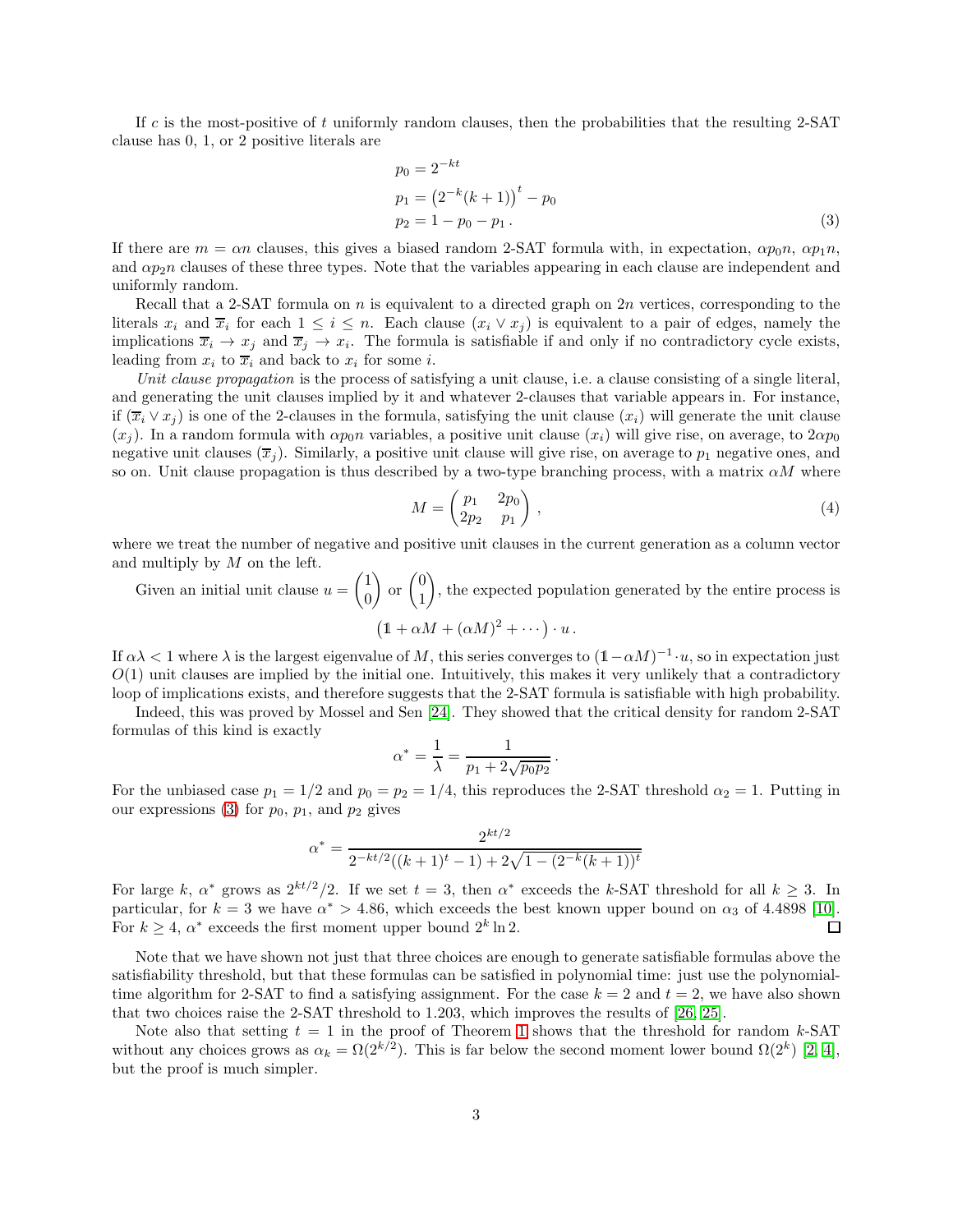# 3 Two Choices Suffice to Raise the Threshold for  $3 \leq k \leq 25$

In this section we show that two choices suffice for  $k$  up to 25. We do this by analyzing simple lineartime algorithms with differential equations. Regrettably, these equations seem too complicated to solve analytically; thus we are not able to prove that these results hold for all  $k \geq 3$ , though we conjecture that they do.

We start by showing that a particularly simple algorithm works for  $5 \leq k \leq 25$ . We then use slightly more sophisticated algorithms to raise the threshold for  $k = 3$  and  $k = 4$ .

<span id="page-3-0"></span>**Theorem 2.** Two choices suffice to increase the k-SAT threshold for all  $5 \le k \le 25$ .

*Proof.* Our strategy is the same as before: given a choice of t clauses, take the one with the most positive literals. We then form a 3-SAT clause by choosing uniformly from among the most-positive triplets of literals. Analogous to [\(3\)](#page-2-0), the probability that the resulting clause has 0, 1, 2, or 3 positive literals is

$$
p_0 = 2^{-kt}
$$
  
\n
$$
p_1 = (2^{-k}(k+1))^{t} - p_0
$$
  
\n
$$
p_2 = (2^{-k} ((\binom{k}{2} + k + 1))^{t} - p_1
$$
  
\n
$$
p_3 = 1 - p_0 - p_1 - p_2.
$$
\n(5)

Now consider the following algorithm, which we call BUC for Biased Unit Clause. At each step it sets some variable x permanently, removing clauses that agree with that setting and hence are satisfied, and shortening clauses that disagree with it.

- 1. (Forced step) If there are any unit clauses, choose one uniformly and satisfy it.
- 2. (Free step) Otherwise, choose  $x$  uniformly from all unset variables, and set  $x$  true.

This is identical to the UC algorithm for random k-SAT studied by Chao and Franco [\[7,](#page-8-12) [8\]](#page-8-13) except that, on a free step. UC flips a coin to determine the truth value of  $x$ . If at any point we have two contradictory unit clauses, we simply give up rather than backtracking. Our goal is to use differential equations to show that BUC succeeds with positive probability. The existence of a nonuniform threshold [\[14\]](#page-8-14), which we claim applies to these biased 3-SAT formulas as well, then implies that they are satisfiable with high probability.

After T of the variables have been set, let  $S_{ij}(T)$  denote the number of *i*-clauses with j positive literals, for  $i = 2, 3$  and  $0 \le j \le i$ . Initially we have  $S_{3,j}(0) = \alpha p_j n$  and  $S_{2,j}(0) = 0$ . Let  $q_0(T)$  and  $q_1(T)$  denote the probability that the variable on the T<sup>th</sup> step is set false or true respectively. Then the expected change in  $S_{ij}$  at each step is

for all 
$$
0 \le j \le 3
$$
,  $\mathbb{E}[\Delta S_{3,j}] = -\frac{3S_{3,j}}{n-T} + o(1)$   
for all  $0 \le j \le 2$ ,  $\mathbb{E}[\Delta S_{2,j}] = \frac{(3-j)q_1S_{3,j} + (j+1)q_0S_{3,j+1} - 2S_{2,j}}{n-T} + o(1)$ .

The key fact behind these equations is that, at all times throughout the algorithm's progress, the formula consisting of the remaining clauses is uniformly random once we condition on the number of clauses of each type. In particular, the variables appearing in each clause are uniformly random among the  $n - T$  unset variables, as is the variable  $x$  set on a given step. Thus each 3-clause is either satisfied or shortened with probability  $3/(n-T)$ ; if it has j positive literals and we set x false, then with probability  $j/(n-T)$  it becomes a 2-clause with  $j - 1$  positive literals; and so on.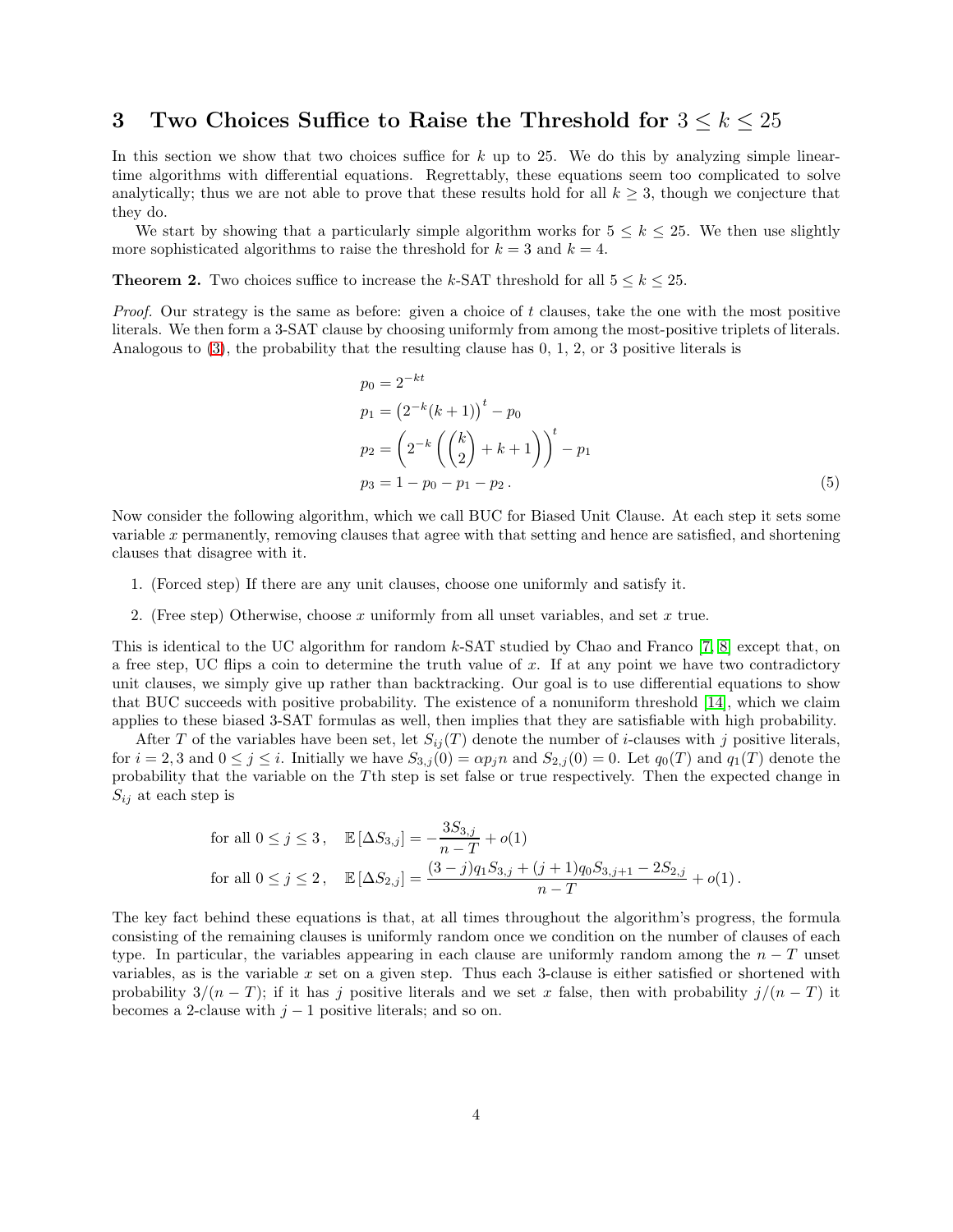|             |  |  | $k$   3   4   5   6   7   8 | $\overline{9}$                                                                      |  |
|-------------|--|--|-----------------------------|-------------------------------------------------------------------------------------|--|
|             |  |  |                             | $\alpha_{\text{BHC}}^*$   4.232 9.491 24.306 66.811 190.806 554.106 1610.88 4637.05 |  |
| $2^k \ln 2$ |  |  |                             | 22.181 44.362 88.723 177.446 354.891 709.783                                        |  |

<span id="page-4-1"></span>Table 1: The lower bound  $\alpha_{\text{BUC}}^*$  achieved by choosing the clause with the most positive literals, and running the Biased Unit Clause algorithm on the 3-SAT formula consisting of one of the the most-positive triplets of each clause. For  $5 \le k \le 25$ ,  $\alpha_{\text{BUC}}^*$  exceeds the first-moment upper bound on  $\alpha_k$ , showing that two choices are enough to raise the threshold.

Rescaling to real-valued variables  $t = T/n$  and  $s_{ij}(t) = S_{ij}(tn)/n$  in the usual way gives the differential equations

for all 
$$
0 \le j \le 3
$$
,  $\frac{ds_{3,j}}{dt} = -\frac{3s_{3,j}}{1-t}$  (6)

for all 
$$
0 \le j \le 2
$$
, 
$$
\frac{ds_{2,j}}{dt} = \frac{(k-j)q_1s_{3,j} + (j+1)q_0s_{3,j+1} - 2s_{2,j}}{1-t},
$$
 (7)

with the initial conditions  $s_{3,j}(0) = \alpha p_j$  and  $s_{2,j}(0) = 0$ . Then classic results [\[29\]](#page-9-4) show that, with high probability,  $S_{ij}(T) = s_{ij}(T/n)n + o(n)$  for all T, where  $s_{ij}(t)$  is the unique solution to this system of differential equations.

The caveat to this, of course, is that a contradictory pair of unit clauses does not appear. Standard arguments show that as long as the branching process of unit clauses stays subcritical throughout the algorithm, then the probability that no contradiction occurs, and that the algorithm succeeds in satisfying all the clauses, is  $\Theta(1)$ .

Analogous to [\(4\)](#page-2-1), the unit clauses obey a two-type branching process between negative and positive unit clauses, where the expected number of children of each type is within  $o(1)$  of the matrix

<span id="page-4-2"></span><span id="page-4-0"></span>
$$
M = \frac{1}{1-t} \begin{pmatrix} s_{2,1} & 2s_{2,0} \\ 2s_{2,2} & s_{2,1} \end{pmatrix} . \tag{8}
$$

.

We can group steps together into rounds, where each round consists of a free step followed by a cascade of forced steps. Let  $\lambda$  denote the largest eigenvector of M. As long as  $\lambda < 1$ , the branching process is subcritical, and the total expected number  $b_0, b_1$  of variables set false or true respectively in a round is

$$
\begin{pmatrix} b_0 \\ b_1 \end{pmatrix} = \left( 1 + M + M^2 + \cdots \right) \cdot \begin{pmatrix} 0 \\ 1 \end{pmatrix} = \left( 1 - M \right)^{-1} \cdot \begin{pmatrix} 0 \\ 1 \end{pmatrix},
$$

where we use the fact that the initial free step in each round sets a variable true. Averaging over many steps, but not so many that M changes appreciably, the probability that a variable is set false or true is

$$
q_0 = \frac{b_0}{b_0 + b_1}, \ q_1 = \frac{b_1}{b_0 + b_1}
$$

Similar analyses of multi-type branching processes in algorithms appear in [\[3,](#page-8-15) [17\]](#page-8-16).

The differential equation [\(10\)](#page-5-1) for  $s_{3,j}$  is easy to solve: namely,  $s_{3,j} = \alpha p_j (1-t)^3$ . We integrate the rest of the system [\(7\)](#page-4-0) numerically, and use binary search to find the largest  $\alpha$ , up to some precision, such that  $\max_t \lambda(t) < 1$  $\max_t \lambda(t) < 1$ . In Table 1 we show the resulting lower bound  $\alpha_{\text{BUC}}^*$  for the first few values of k. For  $k = 3$ and  $k = 4$ ,  $\alpha_{\text{BUC}}^*$  is below the conjectured values of the threshold [\[19\]](#page-8-17), namely 4.267 and 9.931. But for  $5 \leq k \leq 25$ ,  $\alpha_{\text{BUC}}^*$  exceeds the first moment upper bound  $2^k \ln 2$ .

Asymptotically,  $\alpha_{\text{BUC}}^*$  seems to grow roughly as 2.5<sup>k</sup>. It is tempting to think that we can prove a lower bound on  $\alpha_{\text{BUC}}^*$  sufficient to show that two choices suffice for all  $k > 25$  as well, but we have not been able to do that.

The next two theorems use slight improvements to Theorem [2](#page-3-0) to raise the threshold for  $k = 3$  and  $k = 4$ .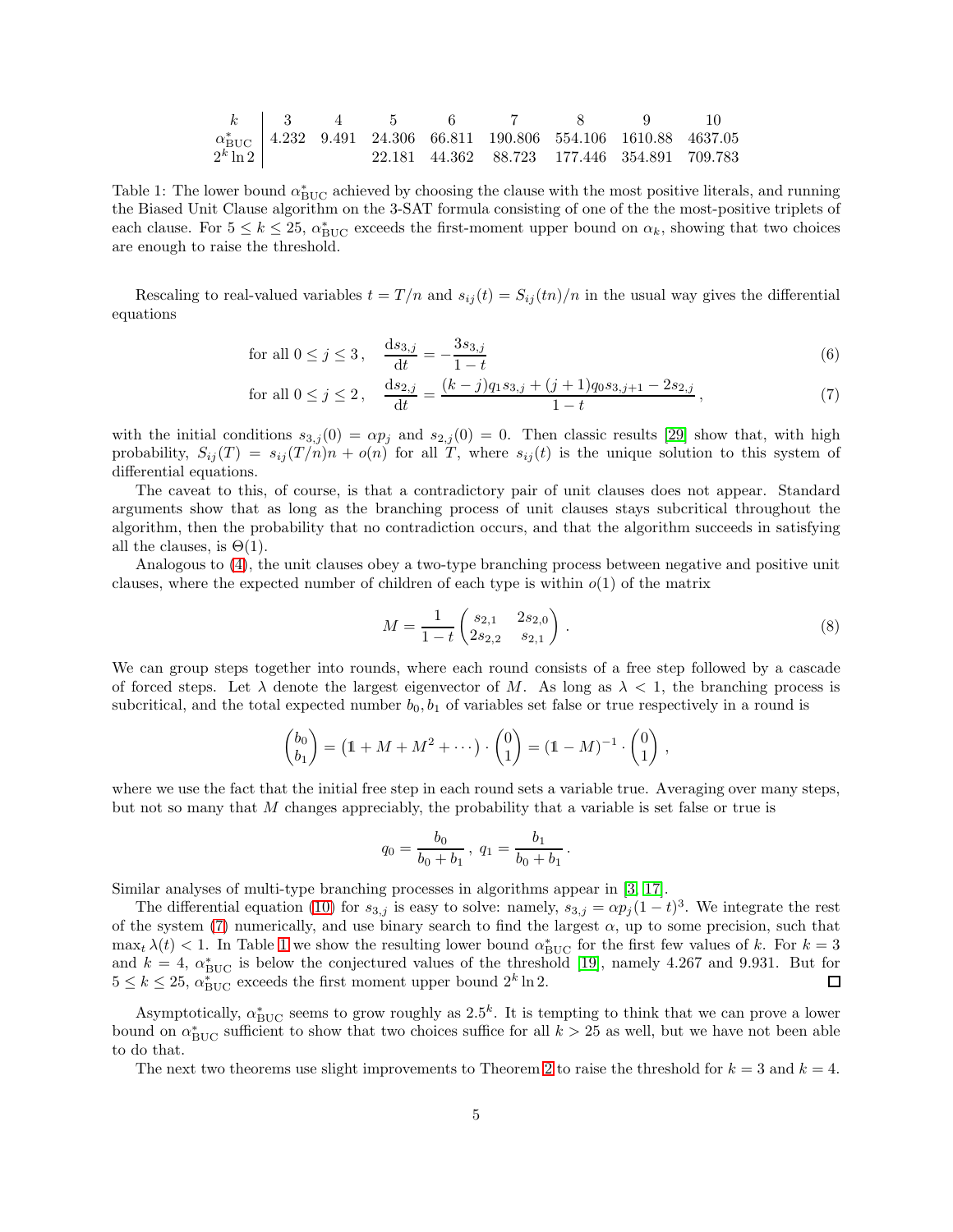Theorem 3. Two choices suffice to increase the 4-SAT threshold.

Proof. Given two clauses, we again take the one with more positive clauses, but now we apply the BUC algorithm directly to the resulting 4-SAT formula. Most of the analysis of Theorem [2](#page-3-0) goes through unchanged, except that the probability that a clause has a given number of positive literals is now

$$
p_0 = \frac{1}{256}
$$
,  $p_1 = \frac{3}{32}$ ,  $p_2 = \frac{3}{8}$ ,  $p_3 = \frac{13}{32}$ ,  $p_4 = \frac{31}{256}$ .

The differential equations [\(7\)](#page-4-0) for the density of 2-clauses and the matrix  $M$  for the branching process of unit clauses [\(8\)](#page-4-2) are unchanged. The differential equations for 4- and 3-clauses are now

for all 
$$
0 \le j \le 4
$$
, 
$$
\frac{ds_{4,j}}{dt} = -\frac{4s_{4,j}}{1-t}
$$
  
for all  $0 \le j \le 3$ , 
$$
\frac{ds_{3,j}}{dt} = \frac{(4-j)q_1s_{4,j} + (j+1)q_0s_{4,j+1} - 3s_{3,j}}{1-t}
$$
, (9)

and the initial conditions are  $s_{4,j}(0) = \alpha p_j$  and  $s_{3,j}(0) = s_{2,j}(0) = 0$ .

Integrating this system numerically, we find that M's largest eigenvalue  $\lambda$  is less than 1 up to  $\alpha = 10.709$ . This is less than the naive first moment upper bound on  $\alpha_4$ , but it exceeds an improved upper bound of 10.217 based on counting locally maximal assignments [\[11\]](#page-8-18).  $\Box$ 

Finally, we use a biased version of the Short Clause (SC) algorithm, which Chvatal and Reed used to prove a lower bound on the 3-SAT threshold [\[9\]](#page-8-3), to show that two choices can delay the satisfiability transition in 3-SAT.

<span id="page-5-0"></span>Theorem 4. Two choices suffice to increase the 3-SAT threshold.

Proof. Once again our strategy is to take the more positive of the two clauses. The probability that a clause has a given number of positive literals is

<span id="page-5-1"></span>
$$
p_0 = \frac{1}{64}
$$
,  $p_1 = \frac{15}{64}$ ,  $p_2 = \frac{33}{64}$ ,  $p_3 = \frac{15}{64}$ .

We now analyze the following algorithm, which we call Biased Short Clause (BSC).

- 1. (Forced step) If there are any unit clauses, choose one uniformly and satisfy it.
- 2. (Free step) Otherwise, if there are any 2-clauses, choose one uniformly. If it has any positive literals, choose one uniformly and satisfy it. If both its literals are negative, choose one uniformly and satisfy it.
- 3. (Really free step) If there are no unit clauses or 2-clauses, choose x uniformly from the unset variables and choose  $x$ 's truth value uniformly.

This is identical to Short Clause [\[9\]](#page-8-3) except that, whenever possible, we satisfy the chosen 2-clause by setting a variable true.

During the critical phase of the algorithm, there are  $\Theta(n)$  2-clauses, so we can effectively ignore the possibility of a really free step. Let  $p_{\text{free}}$  denote the probability that a given step is free. The differential equations for 3- and 2-clauses are then

for all 
$$
0 \le j \le 3
$$
,  $\frac{ds_{3,j}}{dt} = -\frac{3s_{3,j}}{1-t}$  (10)

for all 
$$
0 \le j \le 2
$$
, 
$$
\frac{ds_{2,j}}{dt} = \frac{(k-j)q_1s_{3,j} + (j+1)q_0s_{3,j+1} - 2s_{2,j}}{1-t} - p_{\text{free}} \frac{s_{2,j}}{s_{2,0} + s_{2,1} + s_{2,2}},
$$
(11)

where the additional term is due to the fact that we choose and satisfy a random 2-clause on every free step.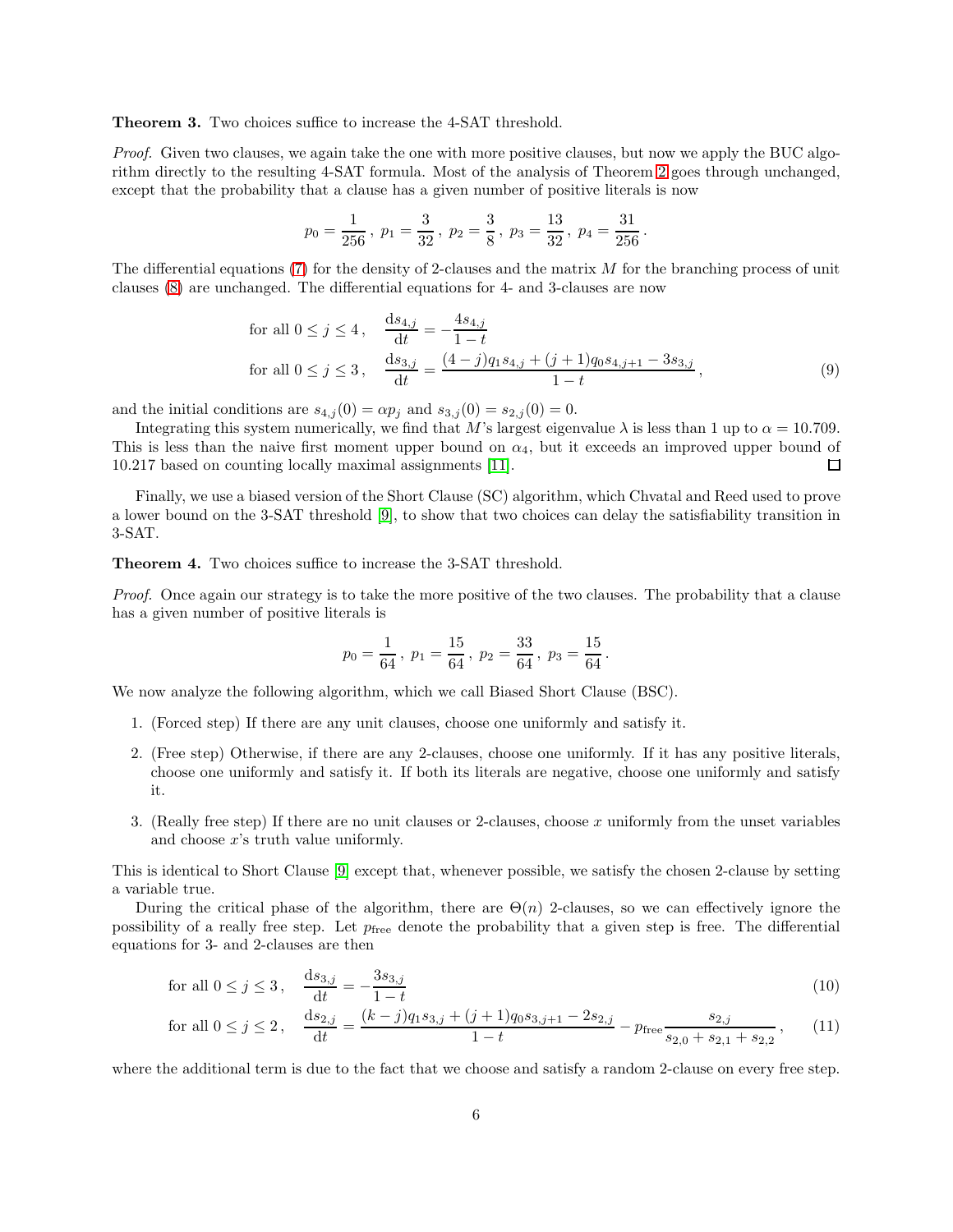As before, consider a round consisting of a free step followed by a cascade of forced steps, and let  $b_0$  and  $b_1$  denote the total expected number of variables set false or true during a round. The probability that a given step is free is 1 divided by the expected length of the round,

$$
p_{\text{free}} = \frac{1}{b_0 + b_1} \,,
$$

and the probability that a given step sets a variable false or true is  $q_0 = b_0/(b_0 + b_1)$  and  $q_1 = b_1/(b_0 + b_1)$ respectively. The matrix M describing the branching process of unit clauses is the same as in BUC. However, the initial population of unit clauses in each round is different. Rather than always setting a variable true, a free step sets a variable true if the chosen 2-clause has at least one positive literal, and otherwise it sets a variable false. Thus

$$
\begin{pmatrix} b_0 \\ b_1 \end{pmatrix} = \frac{1}{s_{2,0} + s_{2,1} + s_{2,2}} \left( 1 - M \right)^{-1} \cdot \begin{pmatrix} s_{2,0} \\ s_{2,1} + s_{2,2} \end{pmatrix}
$$

Integrating this system numerically, we find that M's largest eigenvalue  $\lambda$  stays below 1 for all t as long as  $\alpha$  < 4.581. This exceeds the best known upper bound  $\alpha_3$  < 4.4898, completing the proof.  $\Box$ 

All these results show that two choices are enough to create a formula at a density above  $\alpha_k$  that can be satisfied, with probability  $\Theta(1)$ , in linear time.

# 4 Two Choices Suffice to Lower the Threshold, If There Is One

We now show that two choices are enough to lower the satisfiability threshold if the threshold exists. If there is no threshold, we can still lower it; we explain below what we mean by this tongue-in-cheek statement.

<span id="page-6-0"></span>**Theorem 5.** Two choices suffice to lower the threshold for  $k$ -SAT for any  $k$ , assuming that the threshold conjecture holds.

*Proof.* Our strategy depends on the topology of the formula, but in a very simple way. Let  $0 < a < 1$  be a constant to be determined. We simply prefer clauses whose variables are all in the set  $U = \{x_1, x_2, \ldots, x_{an}\}$ to those with one or more variables outside U.

If we have t choices, the probability that the chosen clause has all its variables in  $U$  is

$$
q = 1 - (1 - a^k)^t,
$$

If the subformula consisting of these clauses is unsatisfiable, then so is the entire formula. But this subformula is uniformly random in  $F_k(n',m')$  where  $n' = an$  and  $\mathbb{E}[m'] = qm$ . By the Chernoff bound, its density is arbitrarily close to

<span id="page-6-1"></span>
$$
\alpha' = \frac{m'}{n'} = \alpha \gamma \quad \text{where} \quad \gamma = \frac{1 - (1 - a^k)^t}{a} \,. \tag{12}
$$

,

.

Thus the chosen formula is unsatisfiable w.h.p. if  $\alpha > \alpha_k/\gamma$ , lowering the threshold by a factor of  $\gamma$ .

To confirm that there is an a such that  $\gamma > 1$ , we maximize  $\gamma$  as a function of a. Specifically, if  $t = 2$ then  $\gamma$  is maximized at

$$
a = \left(\frac{2k-2}{2k-1}\right)^{1/k}
$$

where

<span id="page-6-2"></span>
$$
\gamma = \frac{4k(k-1)}{(2k-1)^2} \left(\frac{2k-1}{2k-2}\right)^{1/k} \ge 1 + \frac{1}{4k^2} \,. \tag{13}
$$

 $\Box$ 

This completes the proof.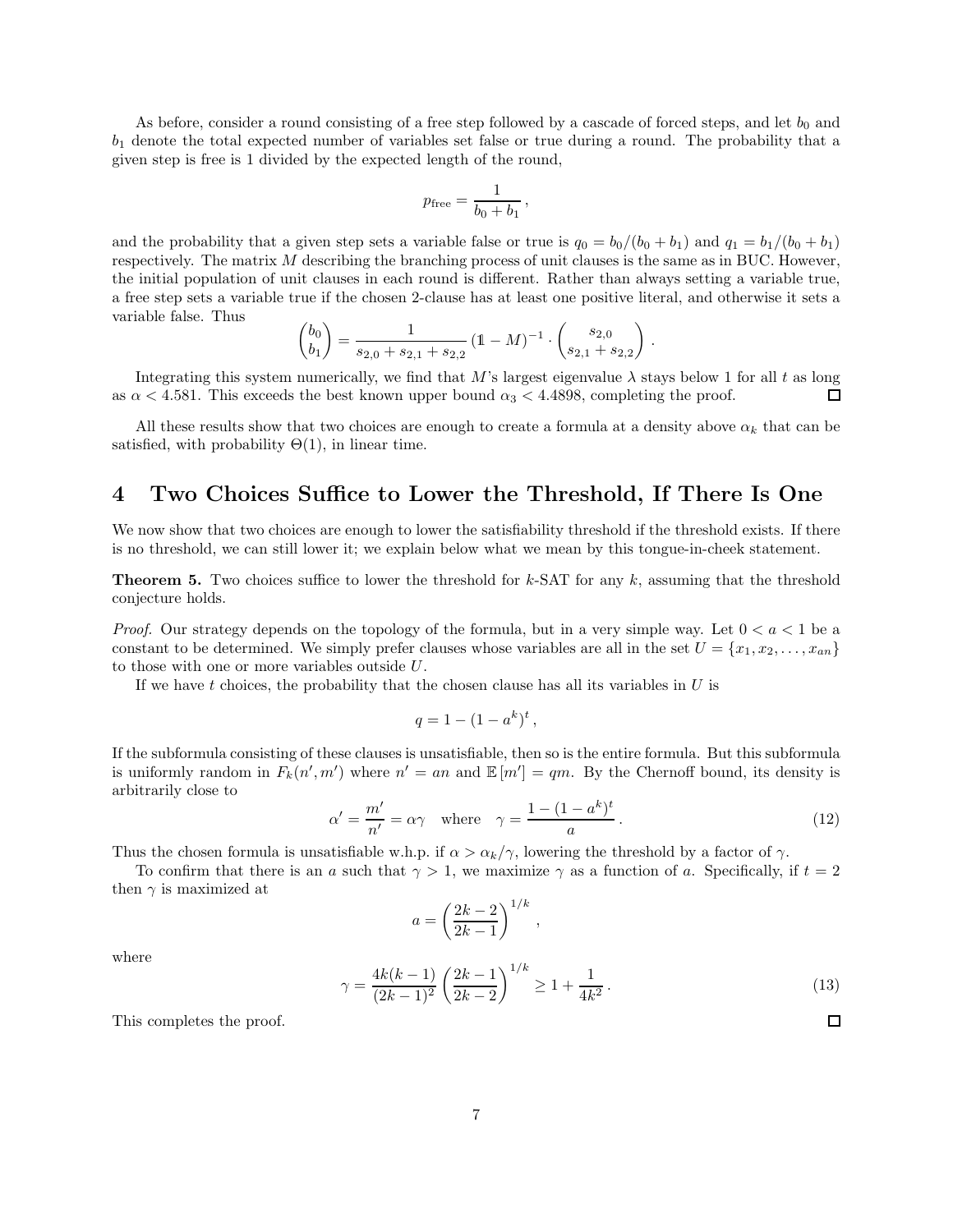We remark that a similar strategy shows that two choices are enough to create a giant component with  $m = cn$  edges where  $c = (3/8)\sqrt{3/2} = 0.459$ .

What if we don't take the threshold conjecture for granted? Theorems [1](#page-1-0)[–4](#page-5-0) still "raise the threshold" unconditionally, in the sense that two or three choices give formulas that are w.h.p. satisfiable at densities where random  $k$ -SAT formulas are w.h.p. unsatisfiable. We can give an analogous result for lowering the threshold:

**Theorem 6.** For any k, there is a constant t such that t choices suffice to generate formulas that are w.h.p. unsatisfiable at densities where random  $k$ -SAT formulas are w.h.p. satisfiable. For sufficiently large  $k$ , two choices suffice.

*Proof.* Following the proof of Theorem [5,](#page-6-0) we just have to ensure that  $\gamma > \gamma_k$  where  $\gamma_k = \alpha_k^{\text{high}}/\alpha_k^{\text{low}}$  is the ratio between the best known upper and lower bounds on the threshold, i.e. the lowest and highest densities where random k-SAT formulas are known to be unsatisfiable or satisfiable respectively.

Examining [\(12\)](#page-6-1), we see that for any k and any  $\gamma_k$  there are a, t such that  $\gamma > \gamma_k$ . For instance, let  $a = 1/(2\gamma_k)$  and let t be large enough so that  $(1 - a^k)^t < 1/2$ .

For large k, from [\(2\)](#page-1-1) we have  $\gamma_k = 1 + O(2^{-k}k)$ , where O represents a constant independent of k. Since from [\(13\)](#page-6-2) we can achieve  $\gamma = 1 + \Theta(1/k^2)$  with two choices, there is some  $k_0$  such that two choices suffice for all  $k \geq k_0$ .  $\Box$ 

For 3-SAT in particular, where the current value of  $\gamma_k$  is 4.898/3.52 = 1.275, maximizing  $\gamma$  as a function of a shows that 6 choices suffice to lower the threshold unconditionally.

# 5 Conclusion

We have shown that three choices are enough to raise the satisfiability threshold in random  $k$ -SAT, and that two are enough to lower it, for any k. We have also shown that two are enough to raise it for  $k \leq 25$ . We are left with several questions.

- 1. Are two choices enough to raise the threshold for any  $k$ ? This seems incontrovertible, but we not see how to extend our analysis of Biased Unit Clause to arbitrary k.
- 2. Sinclair and Vilenchik [\[26\]](#page-9-1) point out that if we are allowed to choose off-line, i.e. if we are given all pairs of clauses in advance, then with two choices can raise the k-SAT threshold exactly to the 2k-SAT threshold, since a choice of two k-SAT clauses is equivalent to a  $2k$ -SAT clause. Can we do nearly this well in the on-line version? Or is there a stricter upper bound on how high we can raise the  $k$ -SAT threshold with two on-line choices, say  $O(2^{ck})$  for some  $c < 2$ ?
- 3. Our two-choice strategy for lowering the threshold does so by a factor of  $1 + O(1/k^2)$ . Is there a strategy with two choices, or a constant number of choices, that lowers the threshold by a constant factor for all  $k$ ?

Acknowledgments We are grateful to Stephan Mertens and Will Perkins for helpful conversations. T.H. and C.M. are supported in part by NSF grant CCF-1219117.

## <span id="page-7-0"></span>References

- [1] D. Achlioptas, R. D'Souza, and J. Spencer, Explosive percolation in random networks. Science 323(5920):1453–5, 2009.
- <span id="page-7-1"></span>[2] Dimitris Achlioptas and Cristopher Moore. The asymptotic order of the random k-SAT threshold. In Proc. 43rd Symposium on Foundations of Computer Science, 779–788. 2002.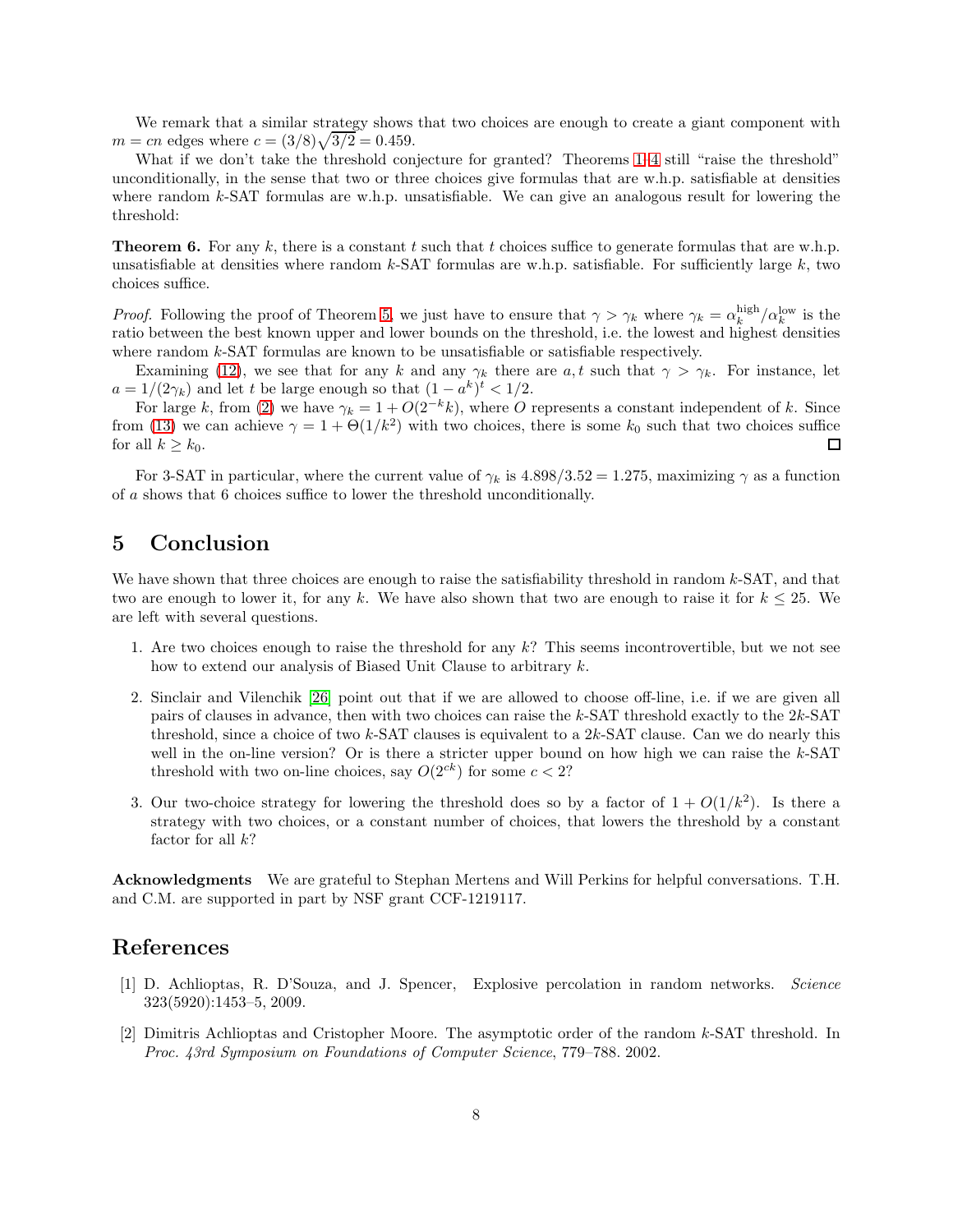- <span id="page-8-15"></span><span id="page-8-11"></span>[3] D. Achlioptas and C. Moore, Almost all graphs with average degree 4 are 3-colorable. Journal Computer System Science, 67(2):441–471, 2003.
- [4] D. Achlioptas and Y. Peres, The threshold for random k-SAT is  $2^k(\ln 2 O(k))$ . In *Proc. 35th. STOC*, pp. 223–231, 2003.
- <span id="page-8-2"></span><span id="page-8-0"></span>[5] T. Bohman and A. Frieze, Avoiding a giant component. Random Struct. Algorithms, 19(1): 75–85, 2001.
- <span id="page-8-12"></span>[6] T. Bohman and D. Kravitz, Creating a giant component. Combinatorics, Probability and Computing 15:489-511, 2006.
- <span id="page-8-13"></span>[7] Ming-Te Chao and John V. Franco. Probabilistic analysis of two heuristics for the 3-satisfiability problem. SIAM Journal on Computing, 15(4):1106–1118, 1986.
- <span id="page-8-3"></span>[8] Ming-Te Chao and John V. Franco. Probabilistic analysis of a generalization of the unit clause literal selection heuristic for the k-satisfiability problem. Information Science, 51:289–314, 1990.
- <span id="page-8-8"></span>[9] V. Chvatal and B. Reed, Mick Gets Some (the Odds Are on His Side). In Proc.33rd FOCS, pp620–627, 1992.
- <span id="page-8-18"></span>[10] J. Diaz and L. Kirousis and D. Mitsche and X. Perez, On the satisfiability threshold of formulae with three literals per clause. Theoretical Computer Science, 410: 2920–2934, 2009.
- [11] Olivier Dubois and Yacine Boufkhad. A general upper bound for the satisfiability threshold of random r-SAT formulae. Journal of Algorithms, 24(2):395–420, 1997.
- <span id="page-8-5"></span>[12] W. Fernandez de la Vega, Random 2-SAT: results and problems. Theoretical Computer Science, 265(1- 2):131–146, 2001.
- <span id="page-8-1"></span>[13] A. Flaxman, D. Gamarnik, and G. Sorkin, Embracing the giant component. Random Structures and Algorithms, 27 (3):277–289, 2005.
- <span id="page-8-14"></span>[14] Ehud Friedgut. Sharp thresholds of graph properties, and the k-SAT problem. Journal of the American Mathematical Society, 12(4):1017-1054, 1999. Appendix by Jean Bourgain.
- <span id="page-8-9"></span><span id="page-8-4"></span>[15] A. Goerdt, A Threshold for Unsatisfiability. Journal of Computer and System Sciences, 469–486, 1996.
- [16] M. Taghi Hajiaghayi and G. Sorkin, The satisfiability threshold of random 3-SAT is at least 3.52. IBM Research Report RC22942, 2003.
- <span id="page-8-16"></span>[17] V. Kalapala, C. Moore, The Phase Transition in Exact Cover. Chicago Journal of Theoretical Computer Science, 5, 2008.
- <span id="page-8-10"></span>[18] A. Kaporis and L. Kirousis and E Lalas, The probabilistic analysis of a greedy satisfiability algorithm. Random Struct. Algorithms, 28(4), 444-480, 2006.
- <span id="page-8-17"></span>[19] Stephan Mertens, Marc Mézard, and Riccardo Zecchina. Threshold values of random K-SAT from the cavity method. Random Structures & Algorithms,  $28:340-373$ , 2006.
- <span id="page-8-7"></span><span id="page-8-6"></span>[20] C. Moore and S. Mertens, The Nature of Computation. Oxford University Press, 2011.
- [21] M. Mezard and A. Montanari, Information, Physics and Computation. Oxford Graduate Texts, 2009
- [22] M.Mezard and R.Zecchina, Random K-satisfiability problem: From an analytic solution to an efficient algorithm. Physical Review E 66, 056126, 1–26, 2002.
- [23] D. Mitchell and B. Selman and H. Levesque, Hard and easy distributions of SAT problems. Proc. 10th. National Conference on Artificial Intelligence (AAAI), 459–465, 1992.